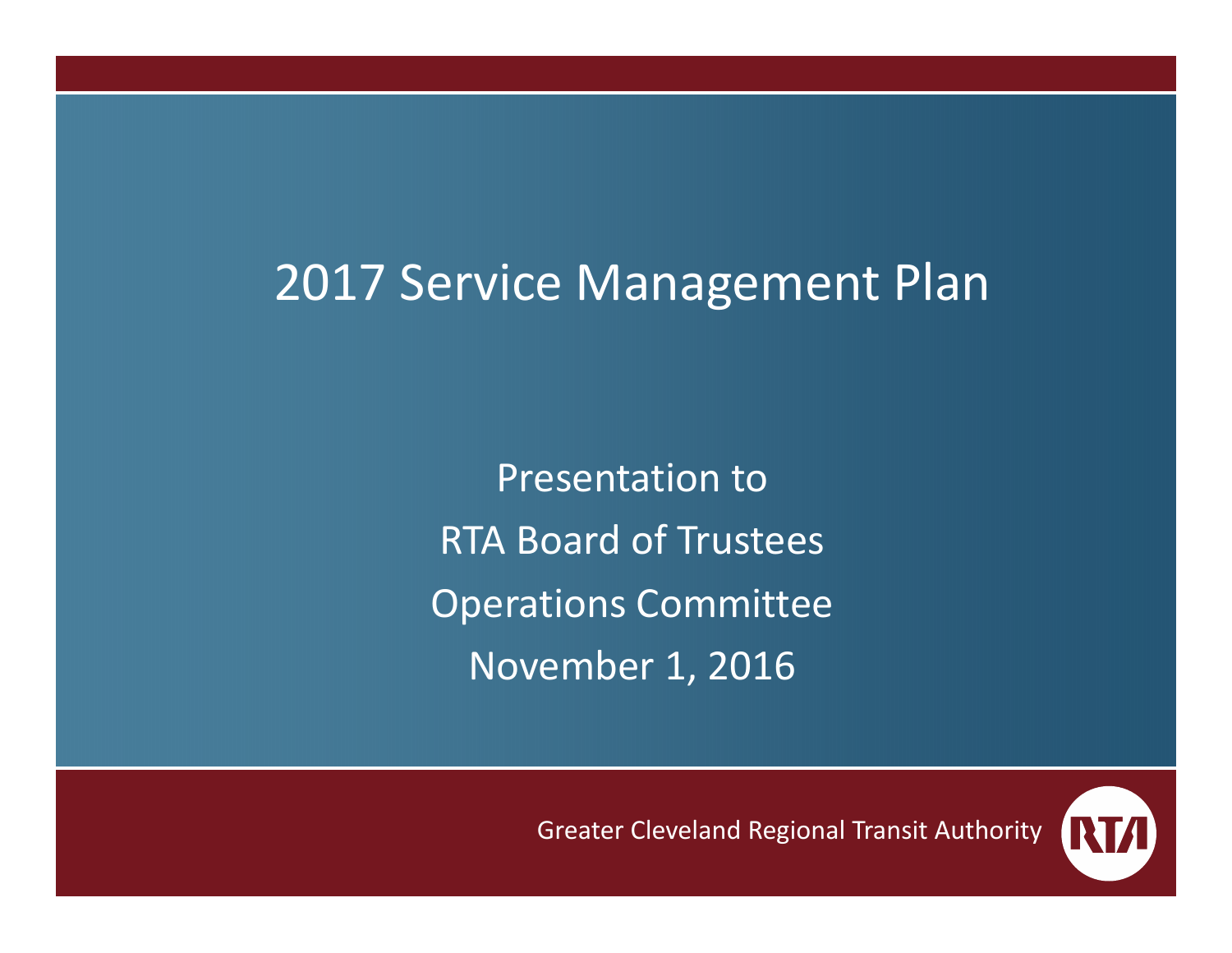### Overview

- $\, \circ \,$  2016 service adjustments met their objectives
- $\circ$  FY 2016 will close with a solid ending balance
- $\circ$  2017 budget supports current service level
- $\circ$  Staff is developing contingency plans in case the potential sales tax shortfall in late 2017 is not remediated

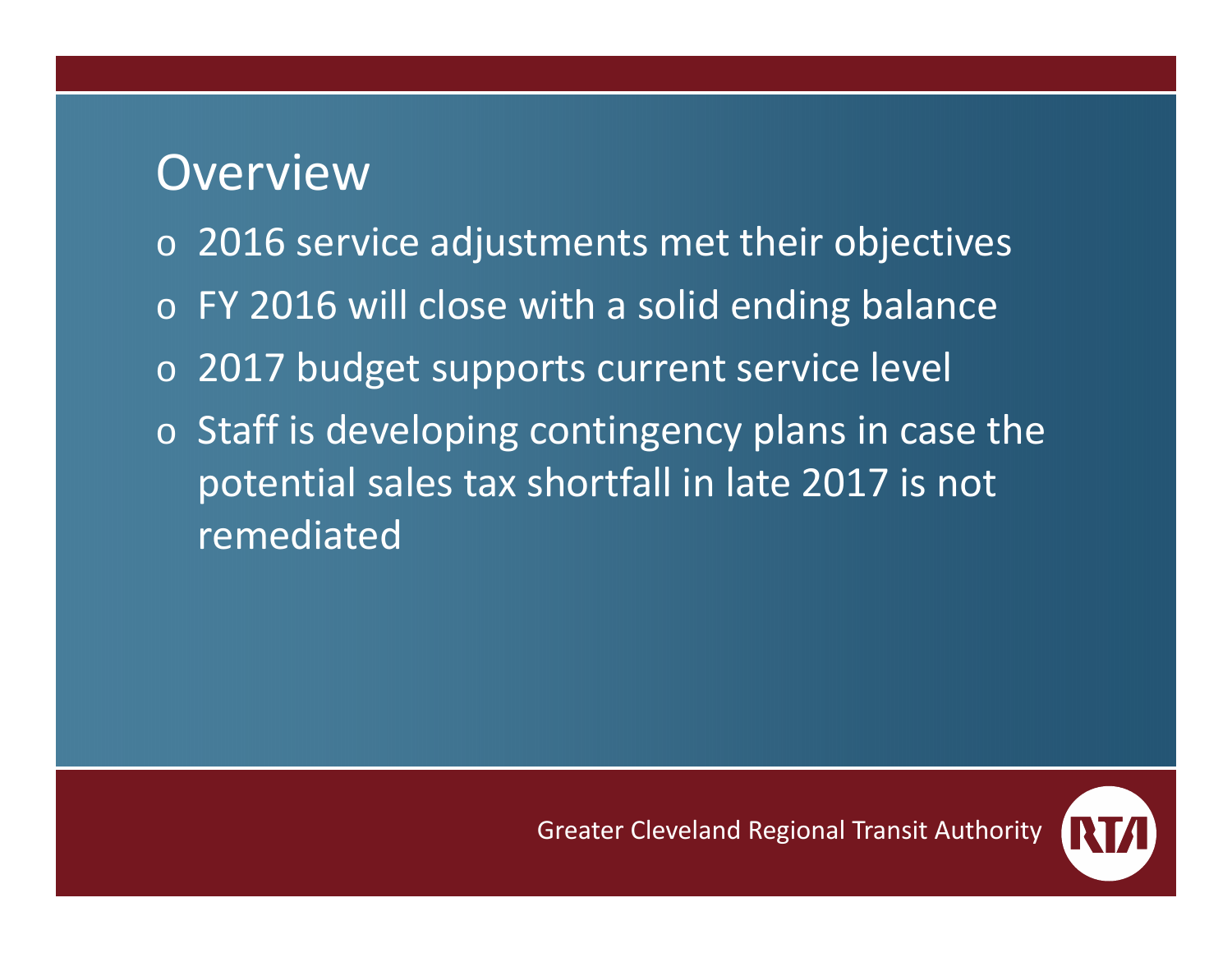# Planned Changes: Dec. 2016 – Aug. 2017

- o Adjust frequency based on ridership
- o Adjust running time to enhance service reliability
- o Add resources to preserve service reliability during road construction projects
- o Provide temporary service for rail construction projects and major special events
- o *Always seek efficiency improvements*

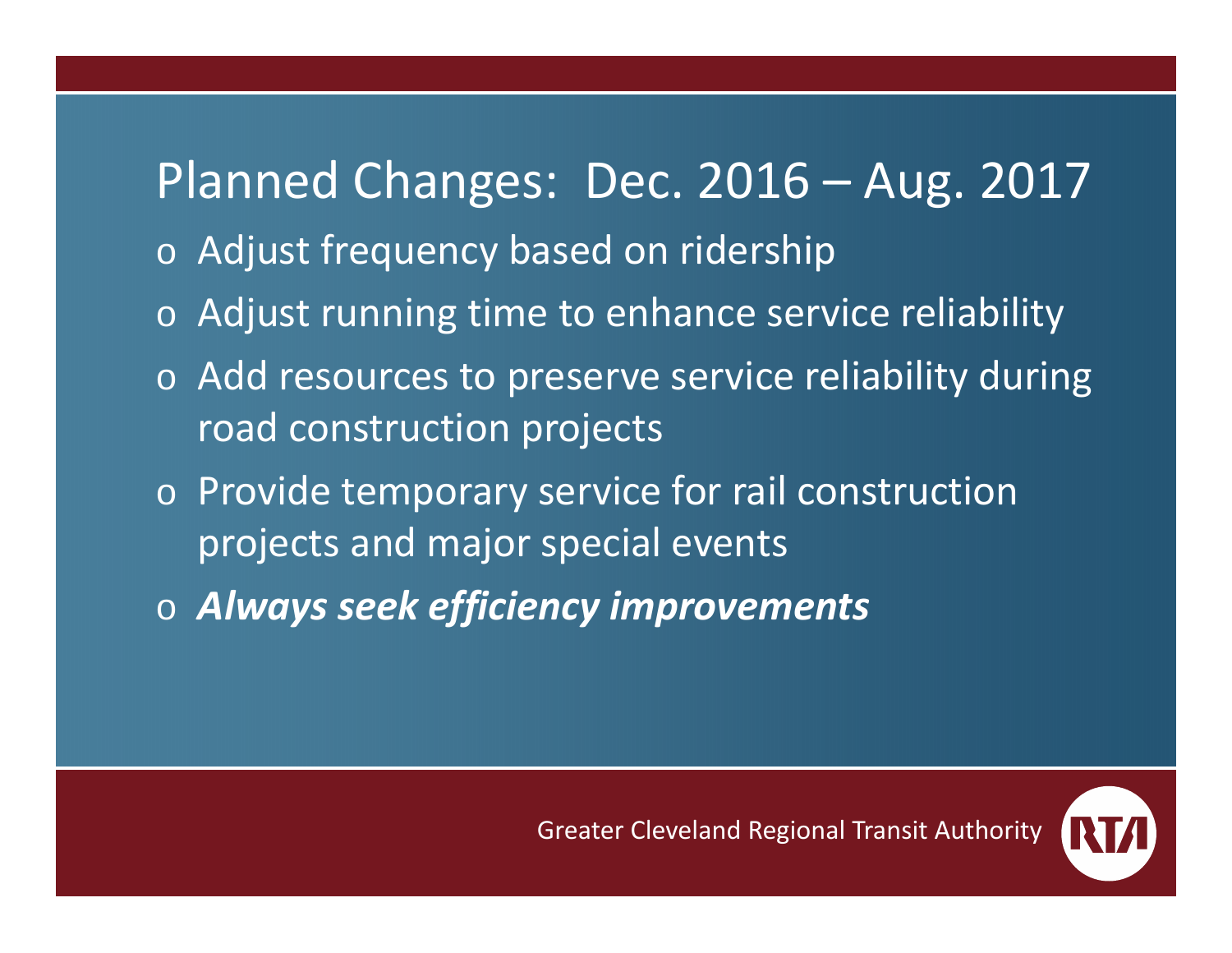# Potential Changes: late 2017

#### *If the potential sales tax problem is not addressed*

- $\circ$  Consider discontinuing routes and route segments
- o Consider changing start/end times of <sup>a</sup> route(s)
- oObtain public comments in April‐May
- oDiscuss public comments with Board in June
- o Final decisions in July
- o Implementation in November

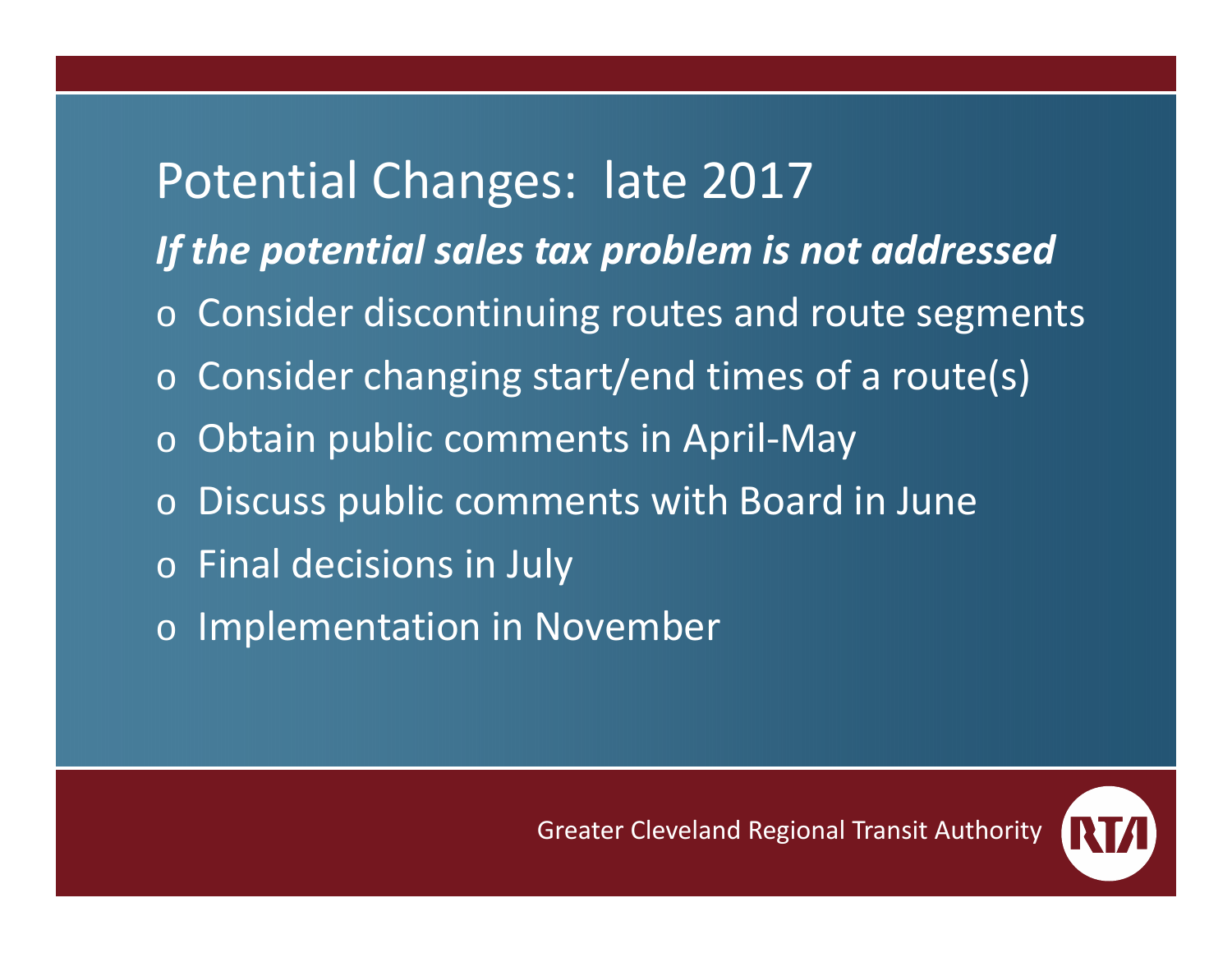### 2016 Bus Route Performance Summary

- o Service Management Plan details 53 routes
- $\circ$  13 are in lowest quartile of their category
- $\circ$  To balance the budget, the August 2016 service change discontinued 3 of 13 and modified 5 of 13
- o Most remaining services are well used and cost‐ effective – further reductions will be difficult